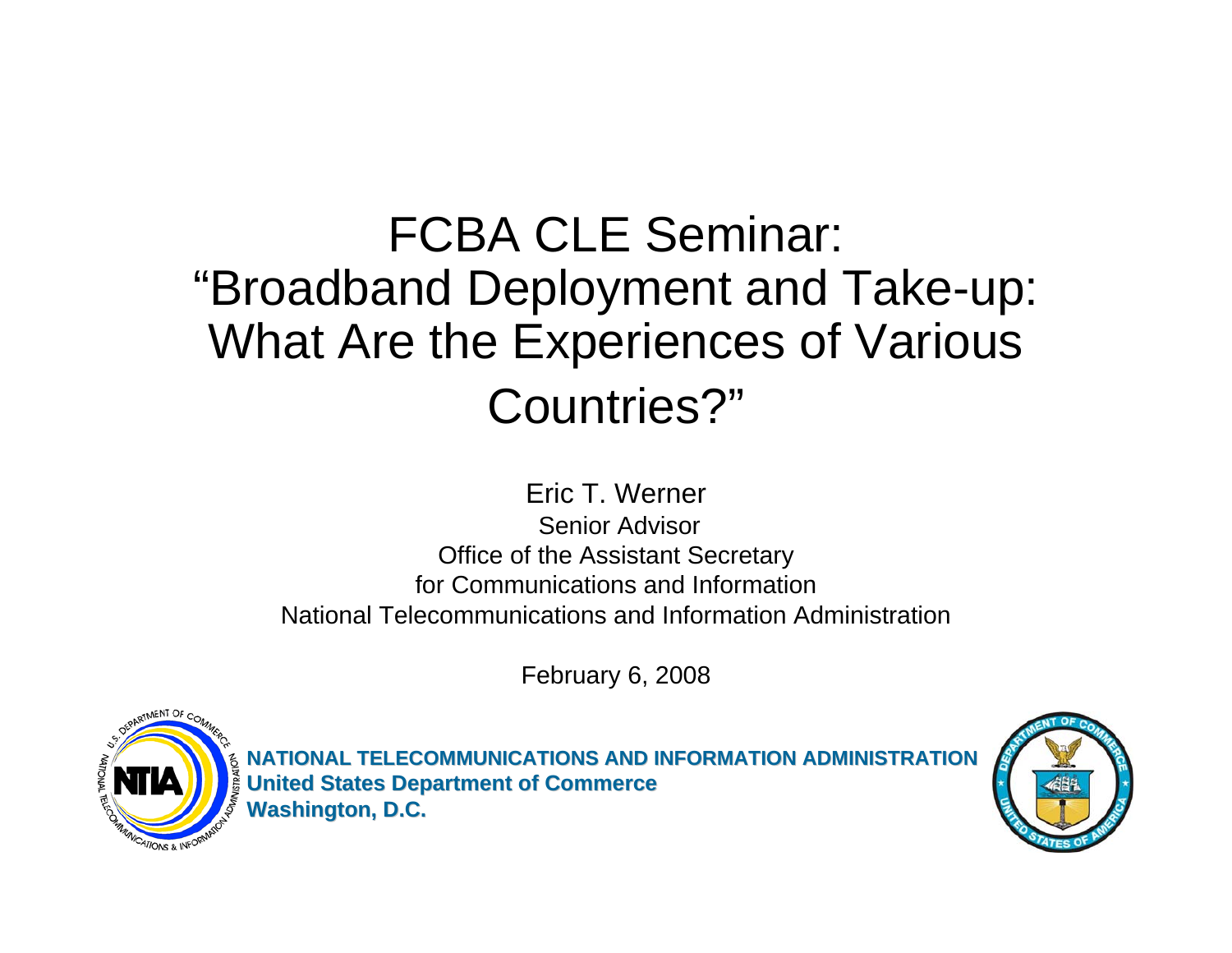- •**This panel contributes to a constructive dialogue**
- • **Good data essential to effective analysis**
	- *Authoritative and reliable*
	- *Transparent*
	- *Necessary for purely introspective appraisal*
	- – *Special challenges for* **comparative** *analysis (need for uniform/common framework & methodology)*
- • **Data collection presents a difficult challenge**
	- *At present, no single authoritative source exists*
	- *"Apples to Oranges" problem*
	- *Cost-benefit balancing (how to get "best" data consistent with available* 
		- *resources – \$\$\$, time, personnel, etc.)*

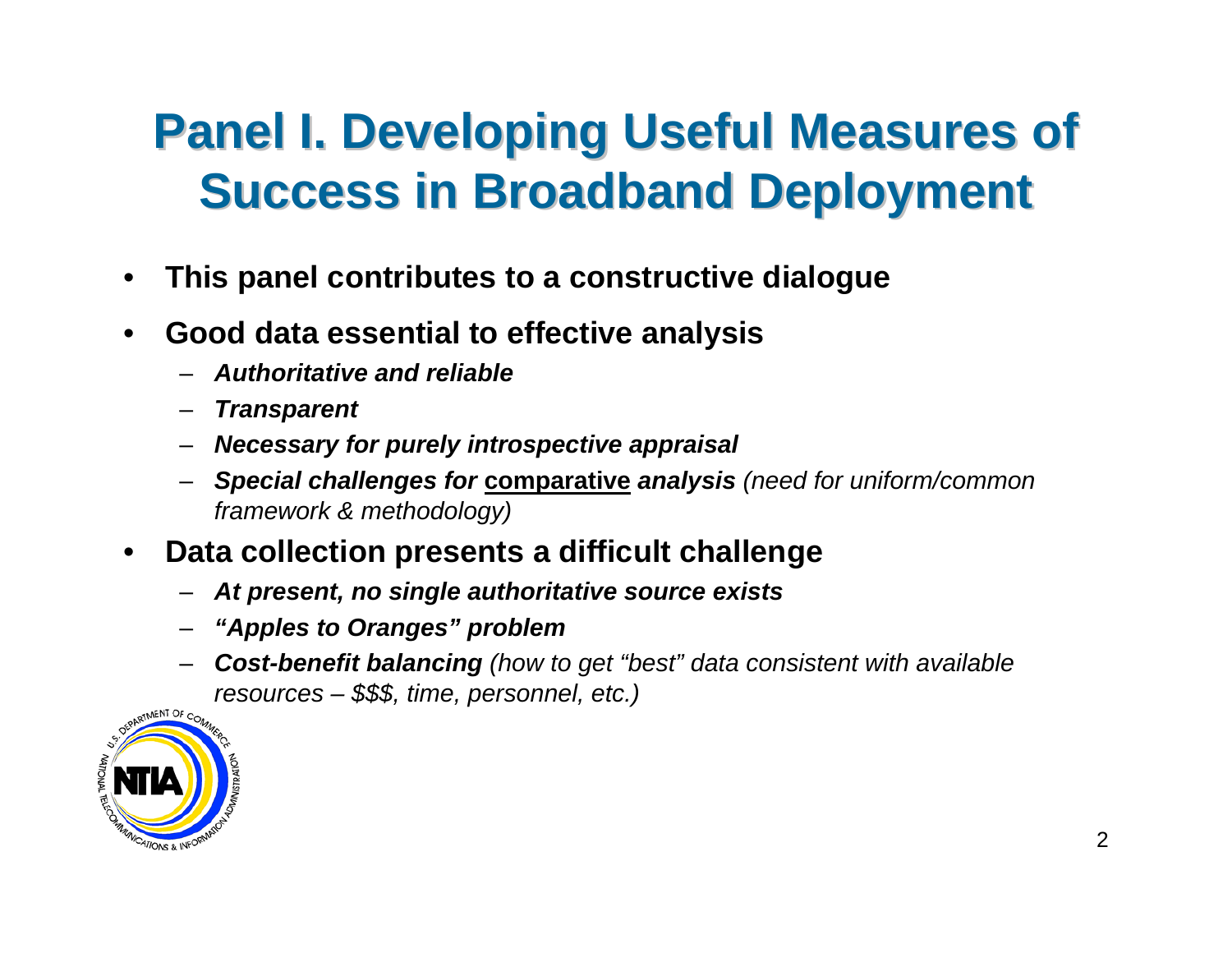- • **Approach should follow logical sequence of analysis**
	- *Establish Baseline:* What is being measured? (not directive . . . a guide)
	- *Assess Availability (i.e., supply):*
		- Where is baseline service (or better) being provided?
		- Who is providing it? (e.g., modality(ies), provider(s), etc.)?
	- *Assess Usage and Adoption/Penetration (i.e., demand):*
		- Usage (important to gauge "non-subscription" uptake)
		- Subscription
	- *Assess Characteristics (e.g., costs, speeds, demographics, market drivers)*
- • **Sources (who's best able to compile data?)**
	- *Governments (*e.g., *FCC)*
	- *Private Sector/Industry (*e.g., *service providers, market analysts)*
	- *Third Parties (*e.g., *OECD, Pew, specialized organizations)*

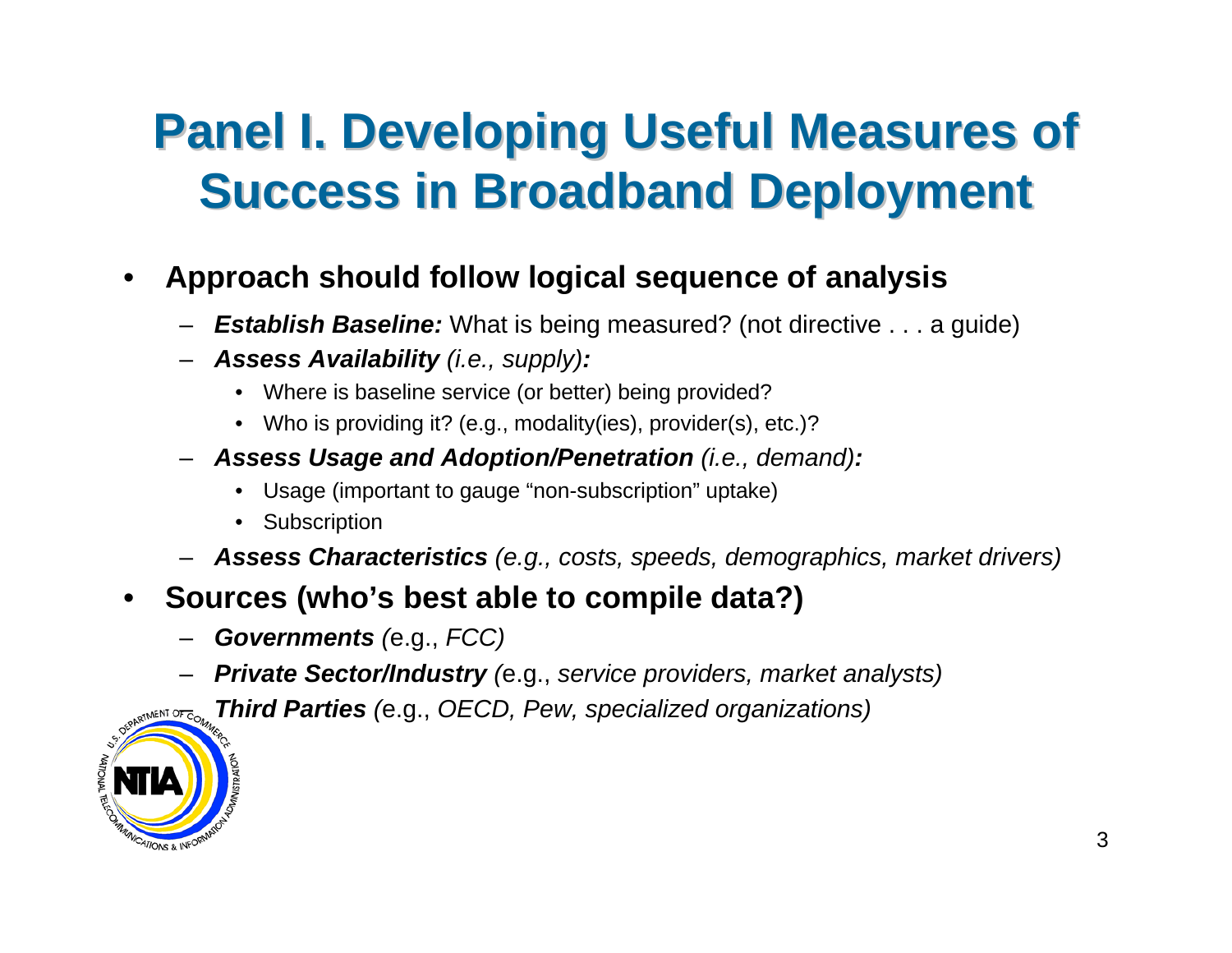- •**NETWORKED NATION: Broadband in America, 2007** 
	- *Released January 31, 2008*
	- *Reviews President's Broadband Policy Strategy* 
		- $\bullet$  Rely chiefly on private action: Create environment to foster capital investment and allow technical innovation and competition to flourish
		- Provide targeted support to fill market gaps
	- *Surveys Progress in Accelerating Broadband Deployment and Access*
		- Examining Availability, Affordability, and Investment
		- Overall, and within each broadband modal sector
- • **Summary of findings/conclusions**
	- *U.S. has achieved significant success by many measures*
	- *More work remains to be done*

CATIONS & INFOR

 *Need to improve information collection efforts to obtain better (***i.e.,** *more complete, higher resolution) data data*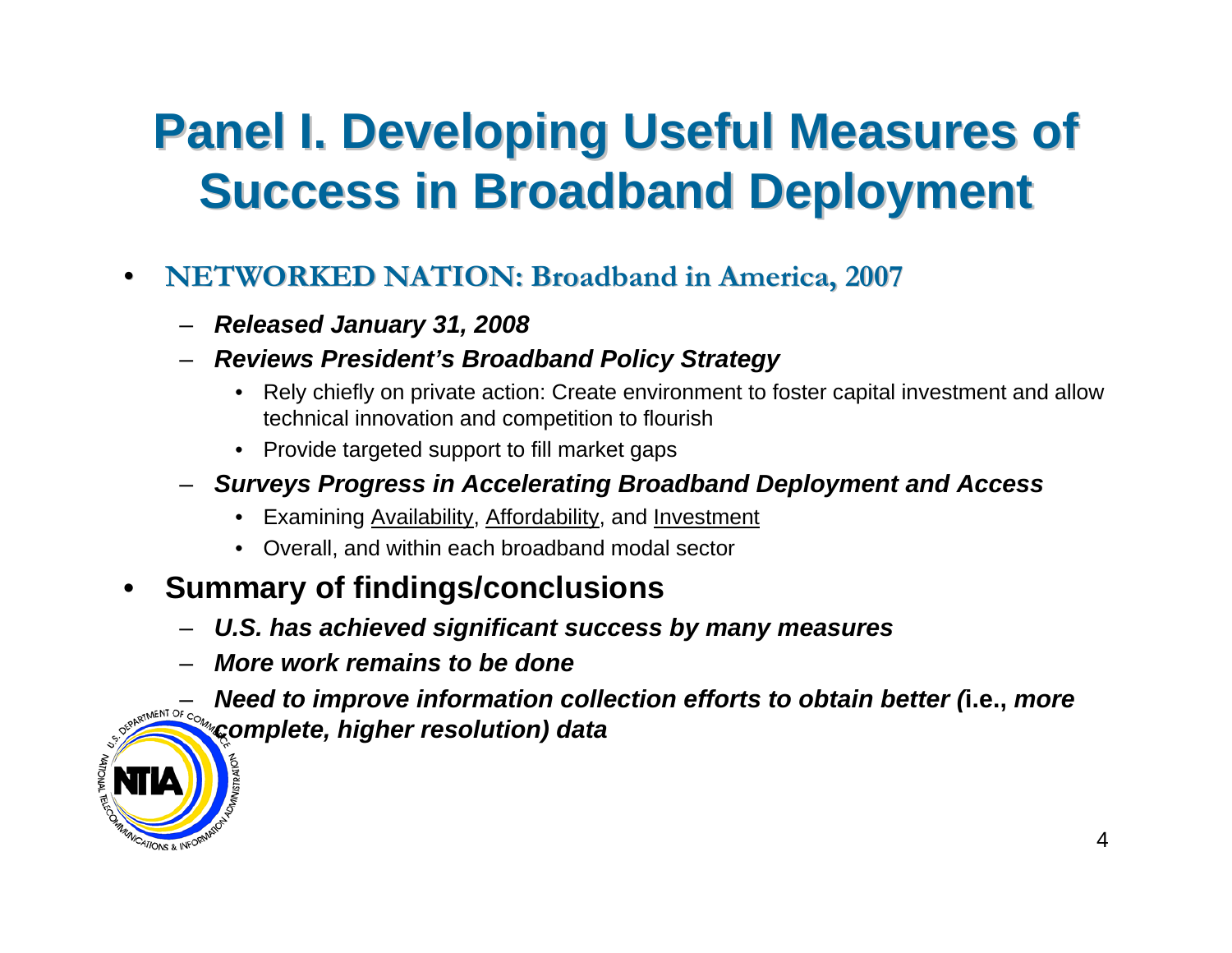### **Measurement: Room for Improvement**

- $\bullet$  **Domestic methodologies**
	- *FCC April 2007 NPRM*
		- Need more granularity (e.g., more detailed zip code data 9 digits?)
		- •Better measurement across modalities (e.g., wireless broadband)
	- *Mapping*
		- NTIA supports efforts to obtain improved broadband data and will work with Congress
		- Avoid duplicate/redundant efforts, and compounding of reporting burdens
		- Focus first on effective measurement; policy prescriptions should follow

#### $\bullet$ **International, comparative methodologies**

- *Need to standardize collection models and enhance transparency*
- *Must capture all relevant factors*
	- •*e.g.*, "usage" versus "subscription"
	- • *e.g.*, Range of platforms (dsl, cable, fiber, BPL, fixed and mobile terrestrial wireless, satellite, etc.)

### *Must be sensitive to geographic/demographic differences among nations*

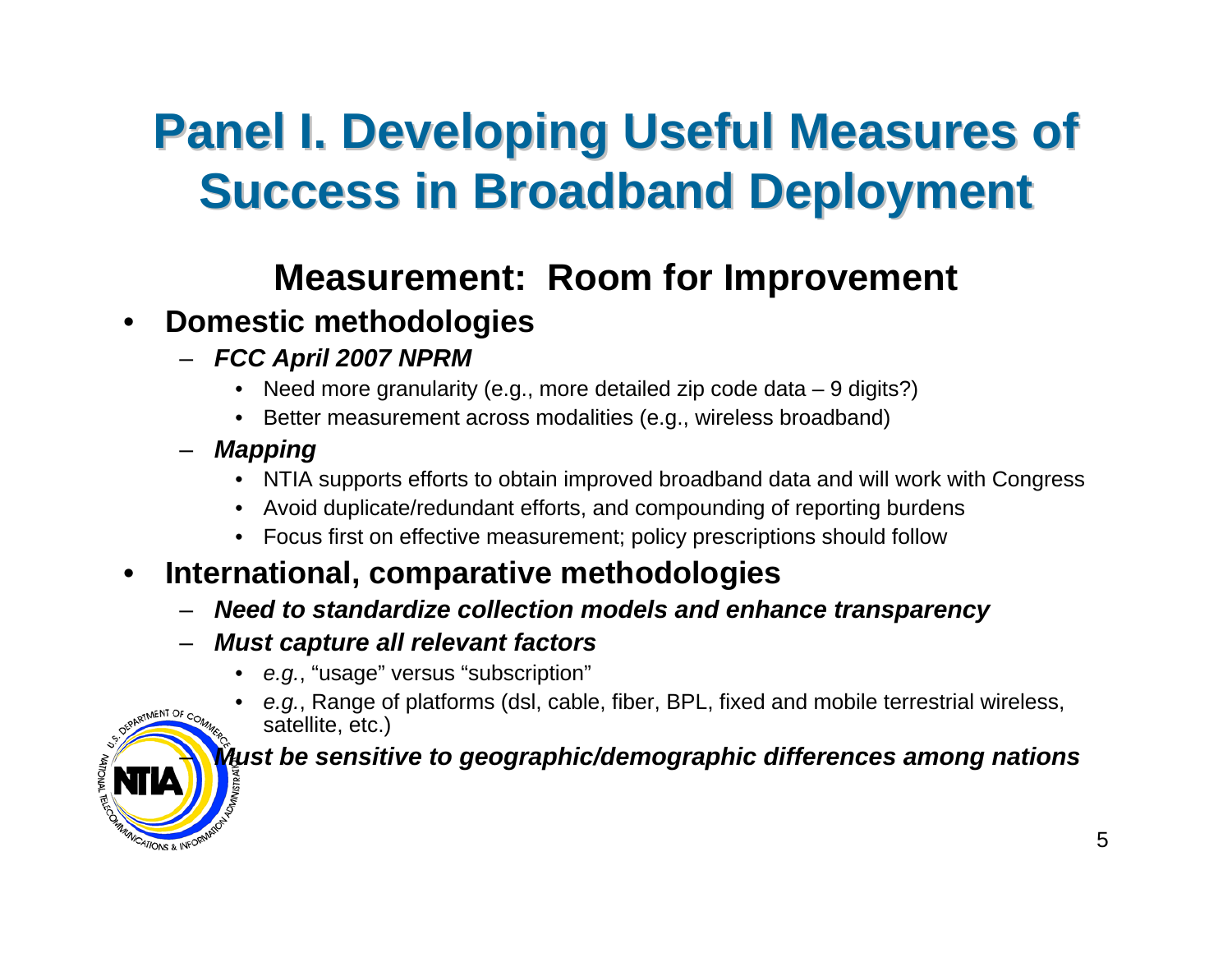### **BACKGROUND:**

#### •**Telecommunications Act of 1996**

**Policy of the United States:** "[T]o promote the continued development of the Internet and other interactive computer services and other interactive media; ... [and] preserve the vibrant and competitive free market that presently exists for the Internet and other interactive computer services . . . ." *47 U.S.C.*  § *230 (b)(1)-(2).*

#### $\bullet$ **President's Technology Agenda (2002)**

- "*The role of government* is not to create wealth; the role of our government is to create an environment in which the entrepreneur can flourish, in which minds can expand, in which technologies can reach new frontiers." *President Bush*
- – *Key principle: Broadband not for its own sake, but for what it supports (*e.g.*, productivity, economic growth, etc.).*

#### •**President's Broadband Goal (March 2004)**

**WCATIONS & INFOR** 

OFPARTMENT OF CO America "ought to have . . . universal, affordable access for broadband technology by the year 2007, and . . . make sure as soon as possible thereafter [that] consumers have . . . plenty of choices" for broadband carriers.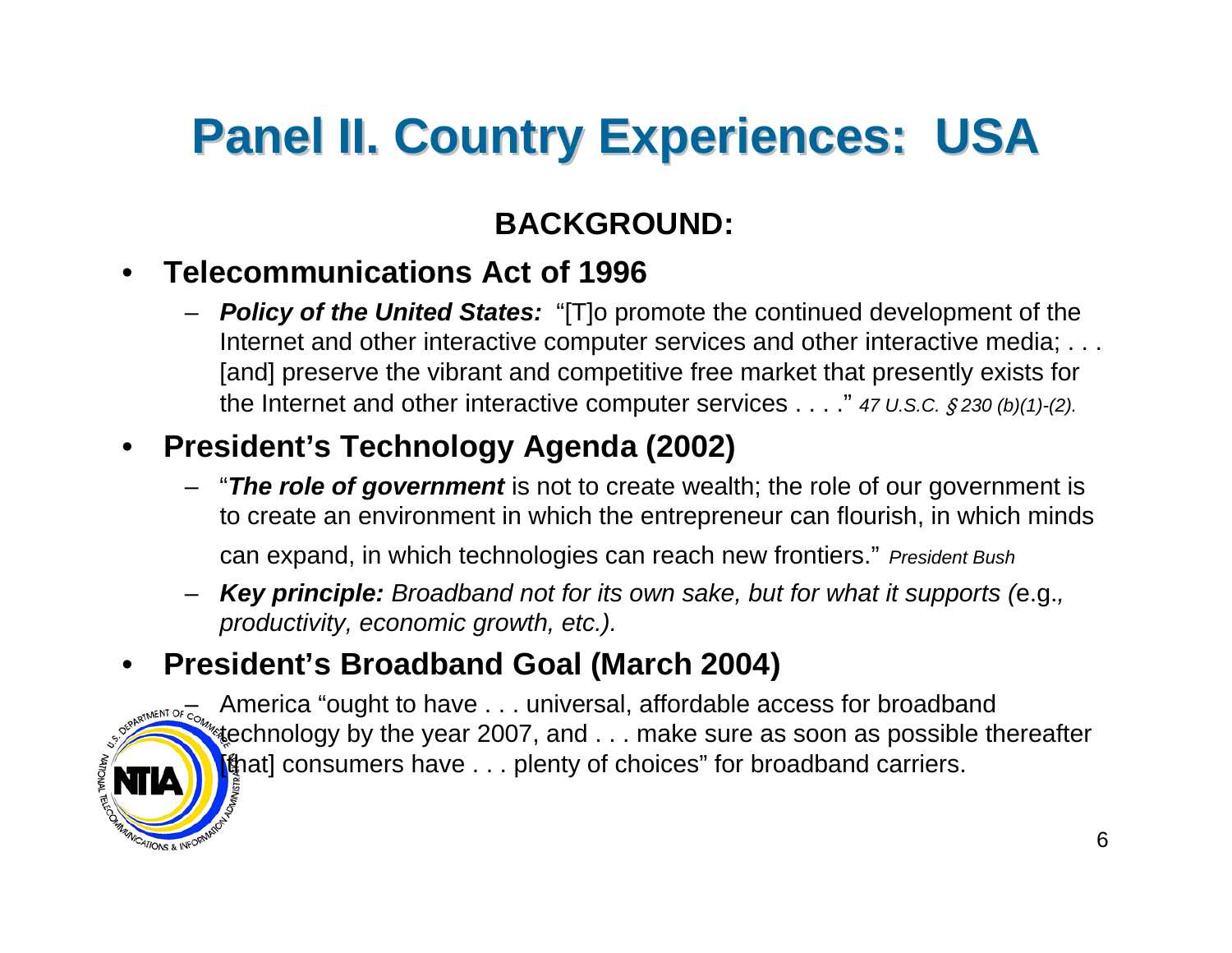### **PRESIDENT'S BROADBAND STRATEGY:**

#### $\bullet$ **Premise:**

- *Recognize need for private sector action – not government mandates or intervention*
- *Create an environment to foster capital investment, technical innovation, and competition.*
- $\bullet$  **Framework: Integrated Set of Mutually-Reinforcing Policies**
	- *Technology*
	- *Regulatory*
	- *Fiscal/Spending*

#### $\bullet$ **The broadband package has**:

- *Stimulated investment; and*
- *Accelerated innovation and deployment of new broadband services*
- $\bullet$  **Broadband Policy Results:**
	- –*New service offerings across a range of platforms (e.g., cable, fiber, wireless, satellite)*
	- – *Intense and growing competition*
		- *Prices are being driven down while quality and variety of consumer services are rising*

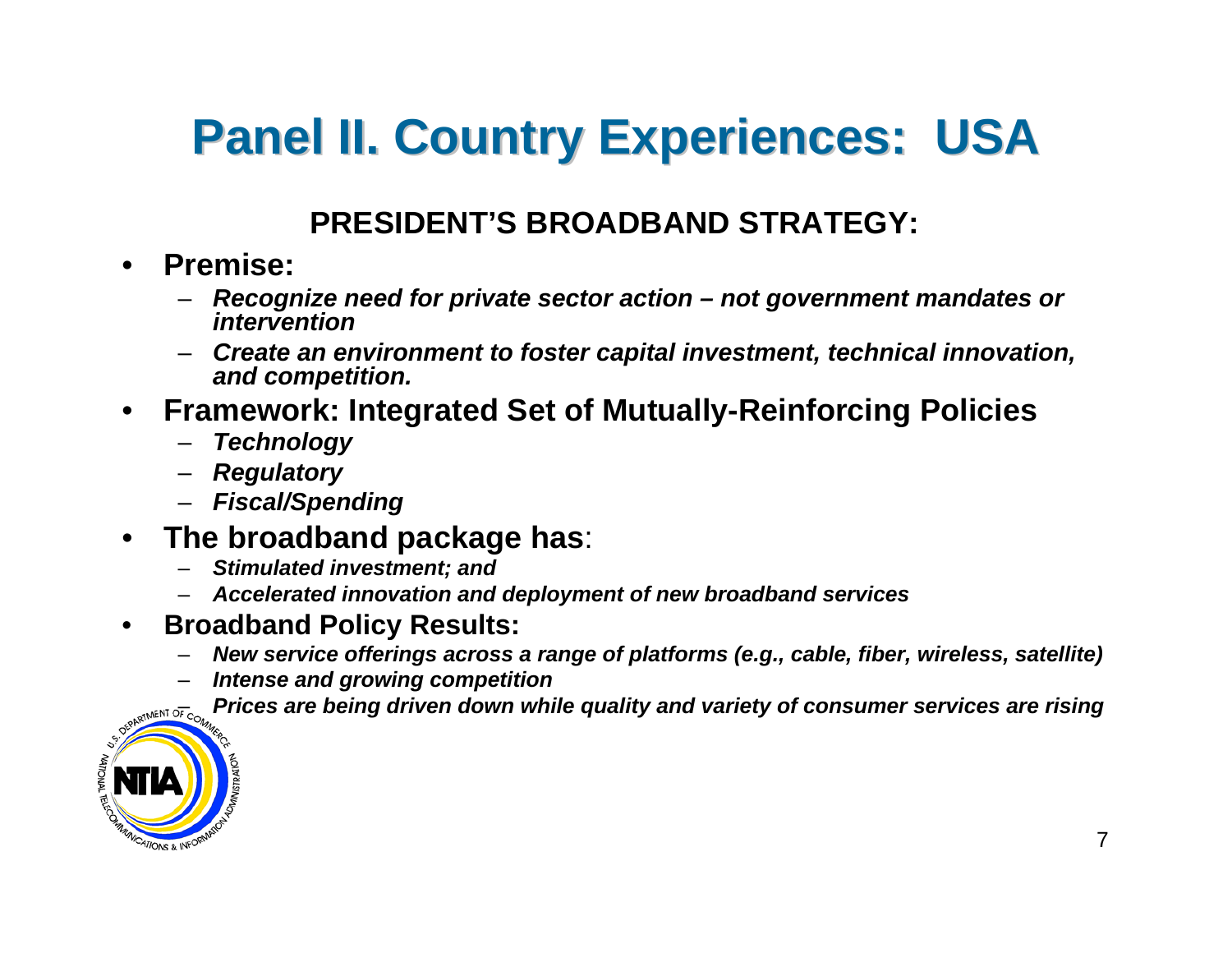### **IMPLEMENTING THE STRATEGY**

#### $\bullet$ **Technology Opportunities Created:**

- *Technology Neutrality (don't create barriers to innovation and entry)*
- *Spectrum Reforms*
	- New Radio Spectrum has been freed for advanced wireless services;
	- New opportunities created for unlicensed and licensed broadband services;
- Encourage new technologies such as Broadband over Power Lines (BPL)

#### $\bullet$ **Regulatory Reforms:**

–

**VCATIONS & INFOR** 

- *Deregulate to promote facilities-based competition and investment in new broadband infrastructure*
- *Eliminate artificial regulatory distinctions among similar services (level the playing field)*
- *Forbear from regulating new broadband applications (e.g., VoIP)*

#### $\bullet$ **Fiscal/Spending Initiatives:**

- *Continue Internet Tax moratorium*
- *Rationalization of asset depreciation*

– *Reduce tax burdens for R&D to encourage capital flows into broadband sector Targeted loans and grants to seed deployment in unserved/underserved areas*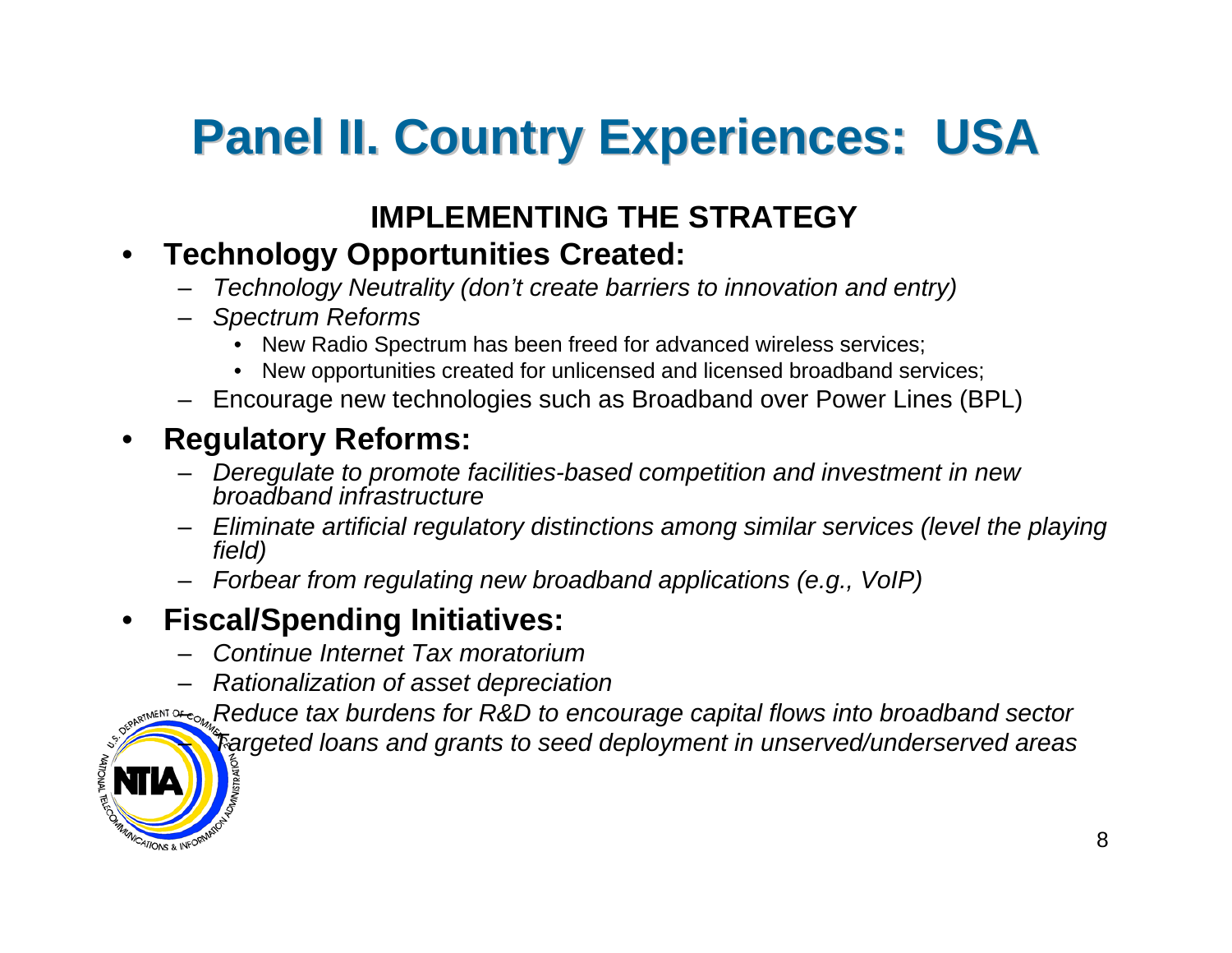### **GAUGING THE RESULTS (1)**

#### $\bullet$ **Summary:**

- *The policies have had a real and positive impact*
- *Vigorous broadband marketplace with rich innovation and multiple technological platforms competing against one another on price, speed, mobility, content, and other service features*
- *Broadband usage and penetration are increasing sharply, and consumers (including rural and remote users) have more opportunities than ever to choose the broadband solution that best suits their needs and budget.*

#### $\bullet$ **Framework for Analysis:**

- *FCC data:* High-Speed Services for Internet Access (as of December 31, 2006)
- *Supplemental data: Drawn from various sources within the broadband sectors themselves (*e.g., *industry, trade association, market analysis, FTC, Census Bureau, etc.)*
- *General Metrics:*
	- •*Availability*
	- • *Usage*
		- *Investment Levels*
	- *Affordability*

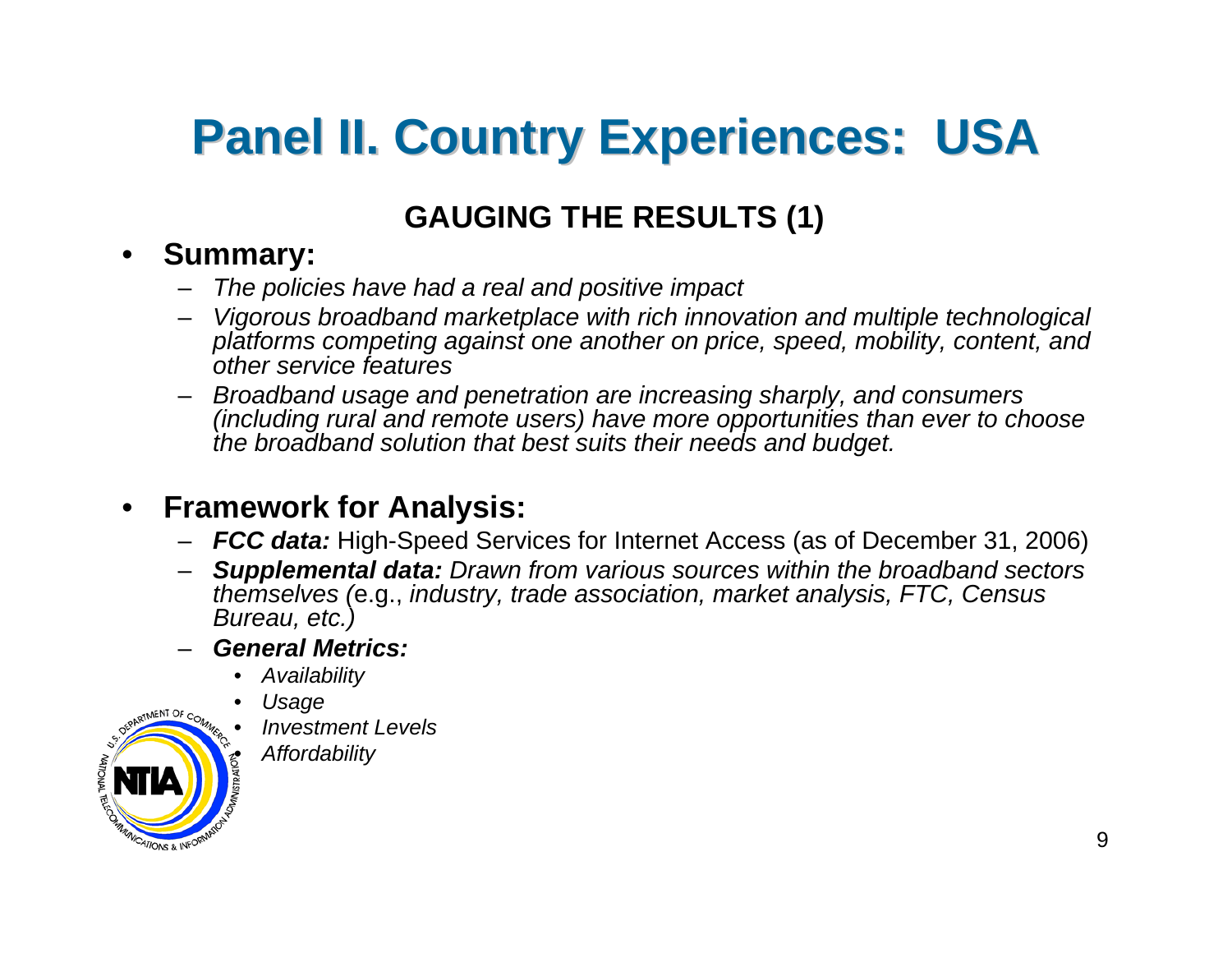### **GAUGING THE RESULTS (2)**

#### •**Availability:** *Data Show Significant Growth Overall*

- *As of 12/2006, broadband service was available in 99 percent of the nation's ZIP codes, encompassing 99 percent of the nation's population*
- *Number of broadband lines in the U.S. grew more than 1,100 percent from almost 6.8 million lines (12/2000) to 82.5 million (12/2006)*
- *Number of broadband service providers more than tripled from 482 (12/2003) to 1,397 (12/2006) – and grew tenfold since 12/2000*
- *Most areas of the nation receive service from multiple providers.*
	- **91.5 percent** of ZIP codes have **3 or more**
	- **Over 50 percent** have **6 or more**.
- *Census Bureau data as of 10/2007 also show significant increases in home broadband usage*
	- Home broadband usage by Americans grew from 9.1 percent of households in 9/2001 to 50.8 percent in 10/2007



• Rural Americans have also experienced impressive growth in their home broadband usage from 5.6 percent of rural households *in 9/2001 to 38.8 percent in 10/2007 (more than a sixfold increase)*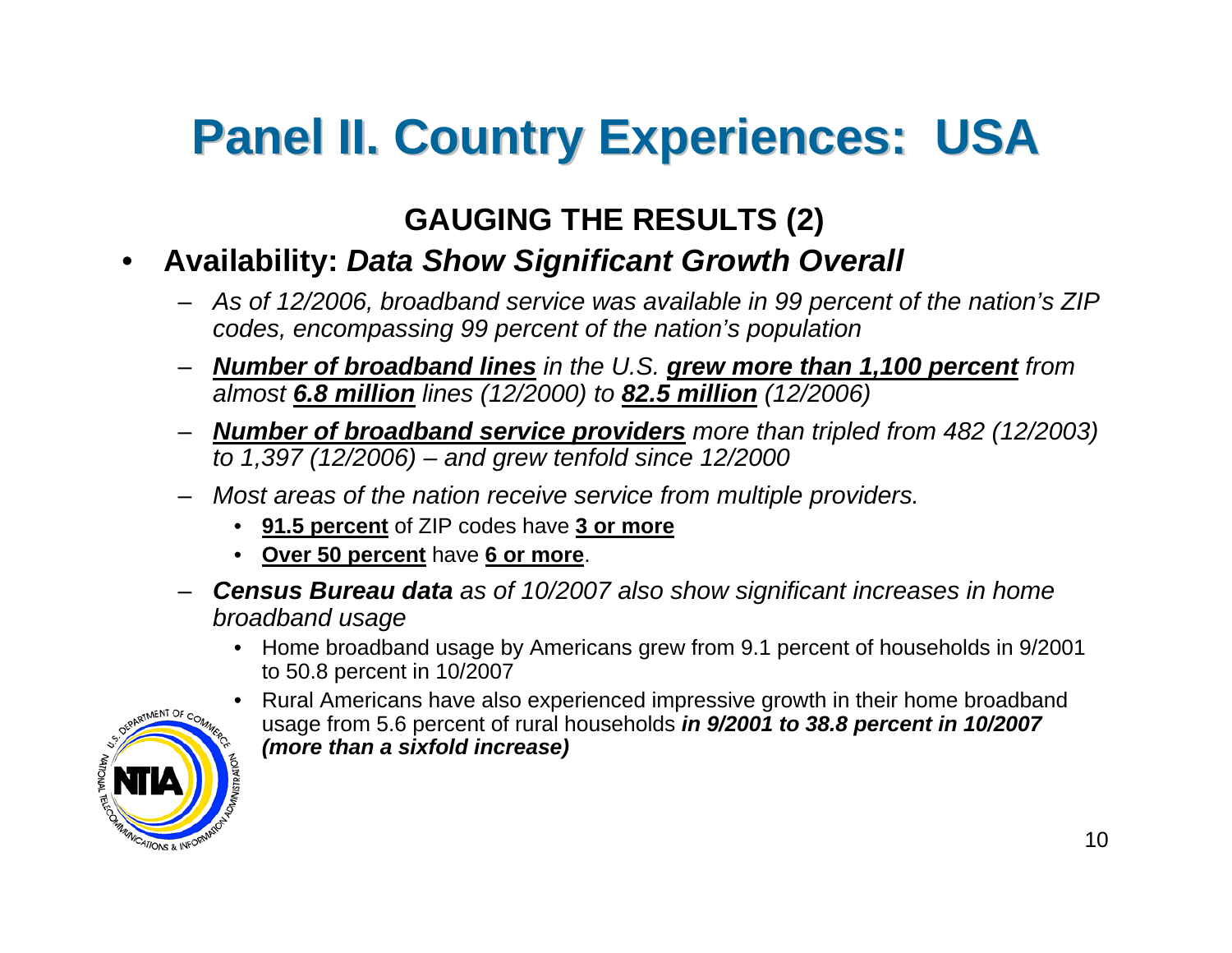### **GAUGING THE RESULTS (3)**

#### •**Availability:** *Data Also Show Growth Within the Sectors*

### *Digital Subscriber Lines*:

- • **79 percent** of U.S. households that can receive local phone service can access DSL service; OPASTCO reports that 90 percent of ILEC rural customers receive broadband service, chiefly via DSL
- Subscribership grew over 300 percent between 12/2002 and 12/2006
- Speed are accelerating from under 1 Mbps to 2-3 Mbps.

### – *High-Speed Cable:*

**VICATIONS & INFORT** 

- **92 percent** of U.S. households can access high-speed Internet cable service
- Subscribership has increased over 125 percent
- Transmission speeds are increasing, with most now delivering 5 Mbps or better.
- *Mobile Wireless:* Dramatic growth in lines and usage and increases in network speeds
- *Fixed Wireless:* Over 65,000 Wi-Fi hotspots in the U.S. and significant innovation.
- **Satellite:** Virtually all U.S. households can access satellite broadband service;

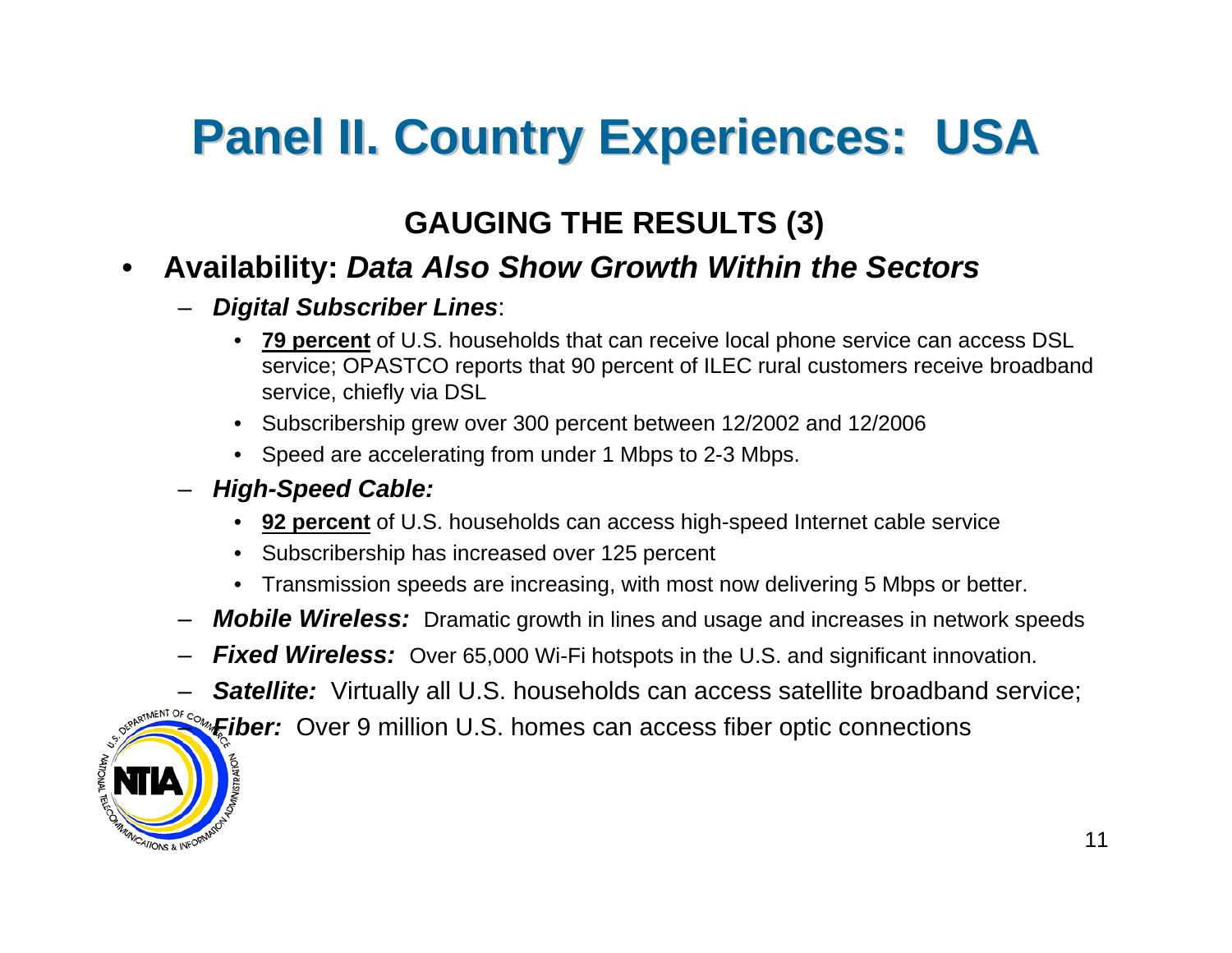### **GAUGING THE RESULTS (4)**

#### •**Investment:**

- *Data reflect significant investments across sectors*
- *Verizon reports "more than \$45 billion" in total CAPEX "[i]n the three years since federal regulators began dismantling network sharing and pricing regulation of broadband networks . . . ." (Verizon)*
- *From 1996 through 2006, cable companies spent more than \$117 billion in CAPEX to develop and enhance their broadband networks (\$23 billion in the last two years alone) (NCTA).*
- U.S. wireless providers increased capital investment from \$18.9 billion in 2003 to  $$30$  billion in 2007 due to the AWS auction, deployment of 3G networks, and the *build-out of additional infrastructure to support new, advanced services (TIA, CTIA)*
- Spending to support broadband network infrastructure is predicted to rise over *Spending to support broadband network infrastructure is predicted to rise over the next four years from \$15.2 billion in 2007 to \$23 billion in 2010 (TIA).*

#### •**Affordability:**

**VICATIONS & INFORT** 

 *Data show general downward trends in prices, making services more affordable Competition from DSL and fiber is pushing high-speed cable prices downward* **Satellite providers are cutting installation charges and exploring new pricing** *models.*